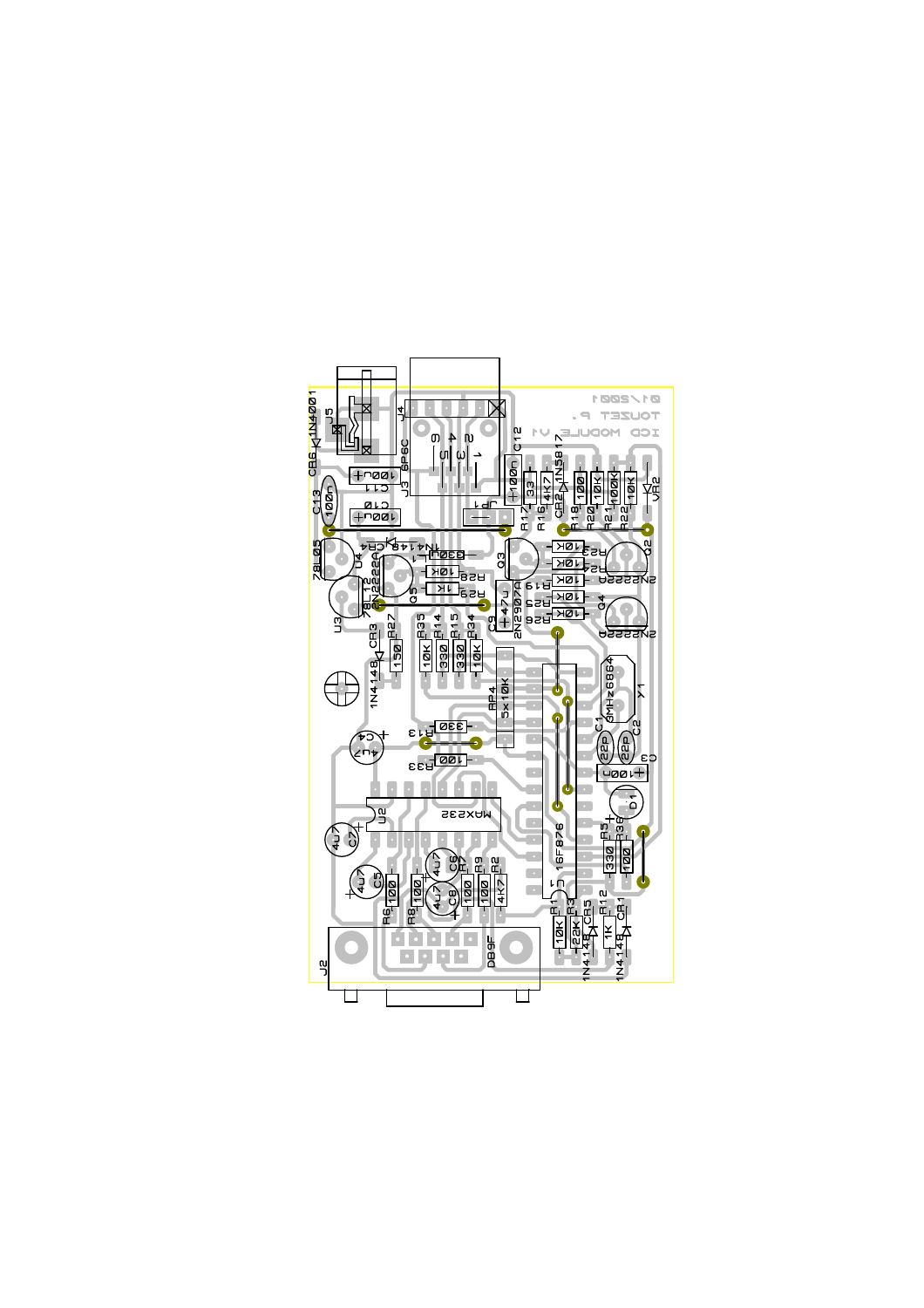



ICD MODULE V1 MPLAB COMPATIBILITY TOUZET Patrick

 $RC2$ 

01/2001 www.multimania.com/silicium31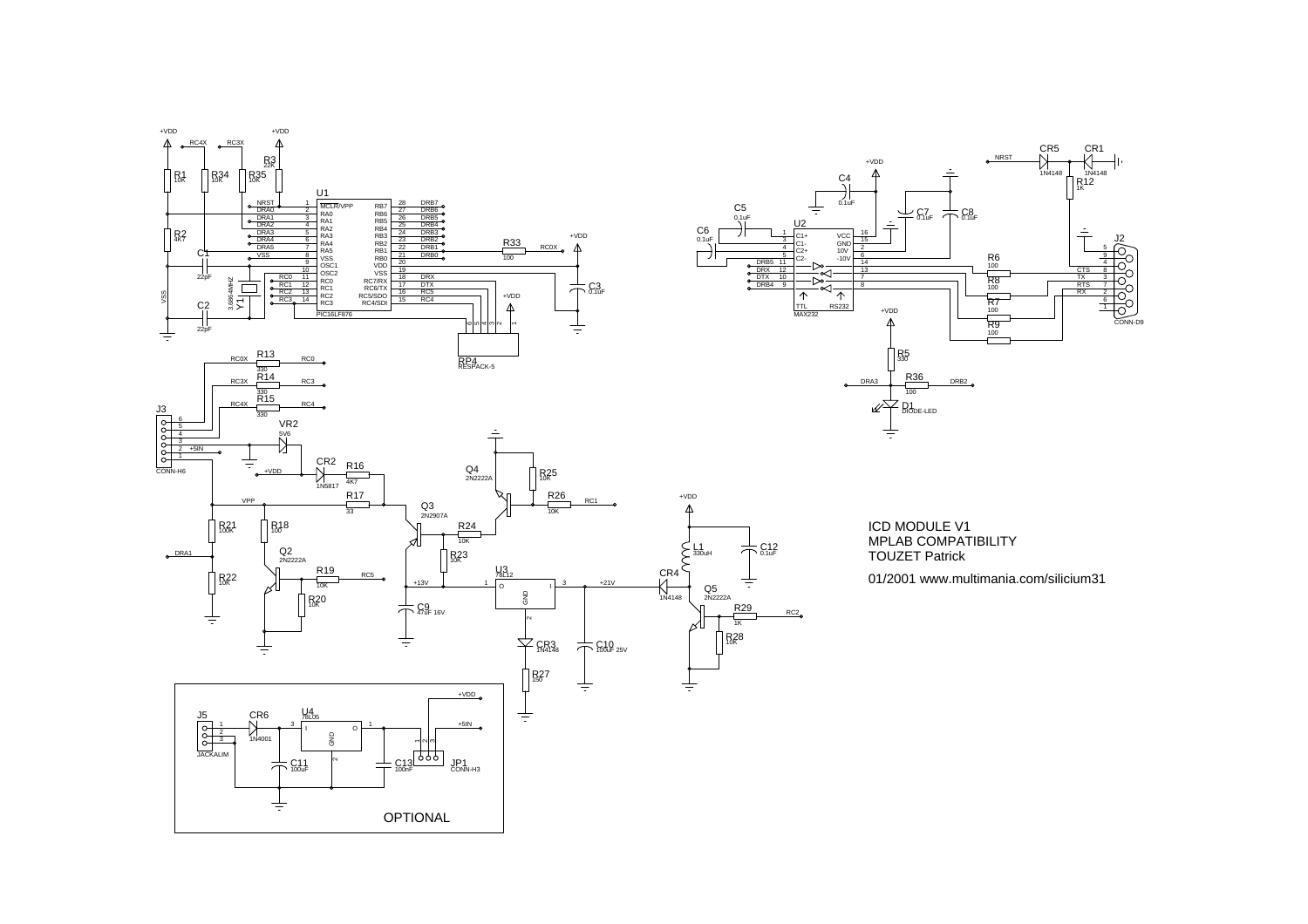ICD V1 BILL OF MATERIALS (Default) =========================== Partslist generated OK. QTY PART-REFS VALUE --- --------- ----- Resistors --------- 11 R1,R19,R20,R22,R23, 10K R24,R25,R26,R28, R34,R35 2 R2, R16 4K7<br>1 R3 22K 1 R3 22K<br>4 R5, R13, R14, R15 330 4 R5, R13, R14, R15 7 R6, R7, R8, R9, R18, 100 R33,R36 2 R12,R29 1K 1 R17 33 1 R21 100K 1 R27 150 Capacitors ---------- 2 C1,C2 22pF 7 C3,C4,C5,C6,C7,C8, 0.1uF C12 1 C9 47uF 16V<br>1 C10 100uF 25 100uF 25V  $\begin{array}{cc} 1 & \quad \text{C11} \\ 1 & \quad \text{C13} \end{array}$ C13 100nF Integrated Circuits ------------------- PIC16LF876 1 U1 PIC16LF<br>1 U2 MAX232 1 U3 78L12 1 U4 78L05 Transistors ----------- 3 Q2,Q4,Q5 2N2222A 1 Q3 2N2907A Diodes ------ 1 D1 DIODE-LED Miscellaneous ------------- 4 CR1,CR3,CR4,CR5 1N4148 1 CR2 1N5817 1 CR6 1N4001 1 J2 CONN-D9 1 J3 6P6C 1 J5 JACKALIM  $1$  JP1  $2 \times 2.54$ <br>1 L1 330uH 1 L1 330uH<br>1 RP4 RESPAC 1 RP4 RESPACK-5  $\begin{array}{ccc}\n1 & & \text{VR2} & & \text{5V6} \\
1 & & \text{Y1} & & \text{3.68}\n\end{array}$ 1 Y1 3.6864MHZ